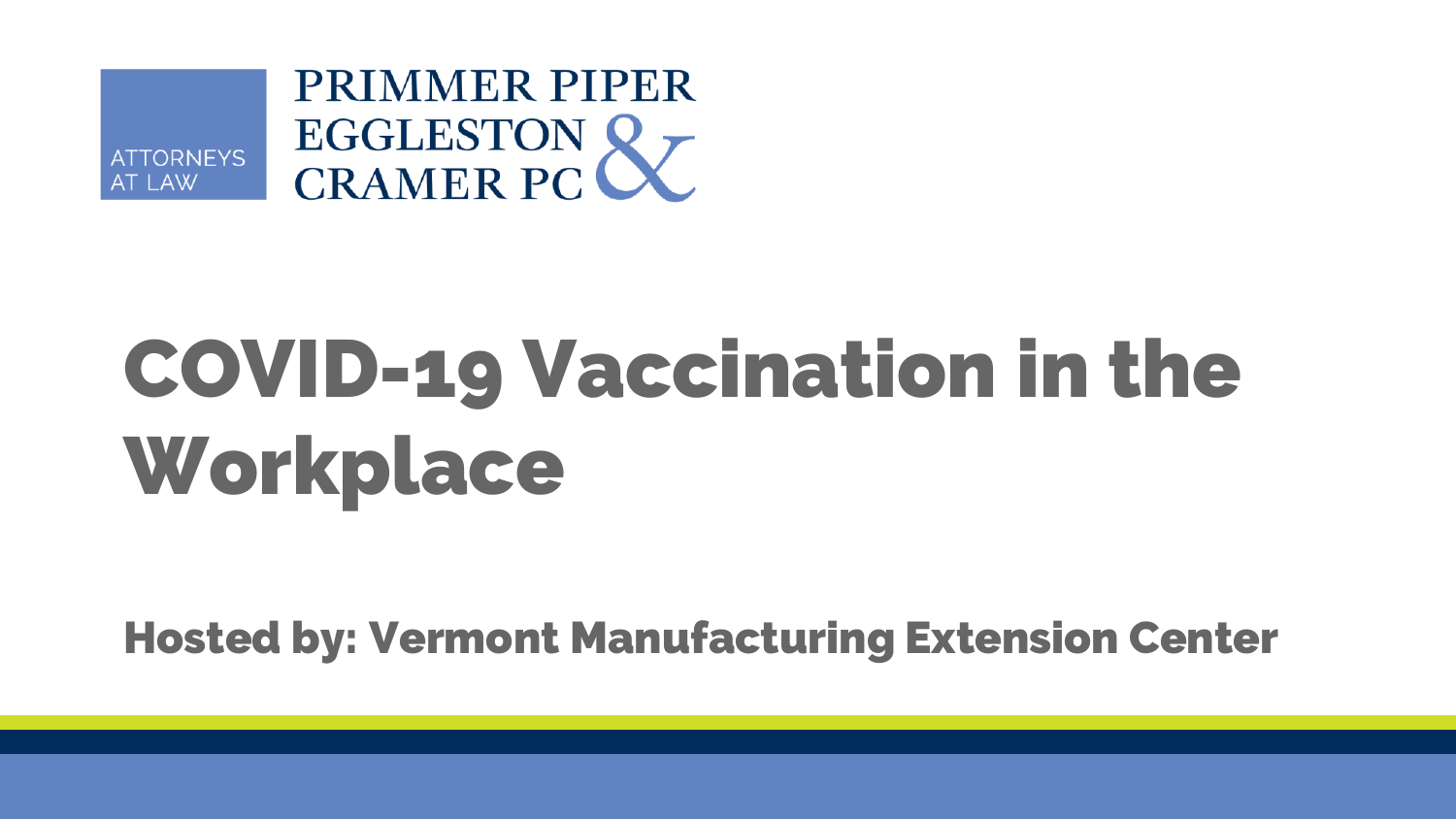

These presentation materials are for informational purposes only and not for the purpose of providing legal or professional advice. If you are facing a specific issue or problem, please seek the assistance of an attorney.

Due to the rapidly changing nature of the law, information contained in these slides may become outdated and is subject to change without notice. We do not represent or warrant that the information in these presentation materials is or will be always up-todate, complete, or accurate.

© 2021 Primmer Piper Eggleston & Cramer PC - All Rights Reserved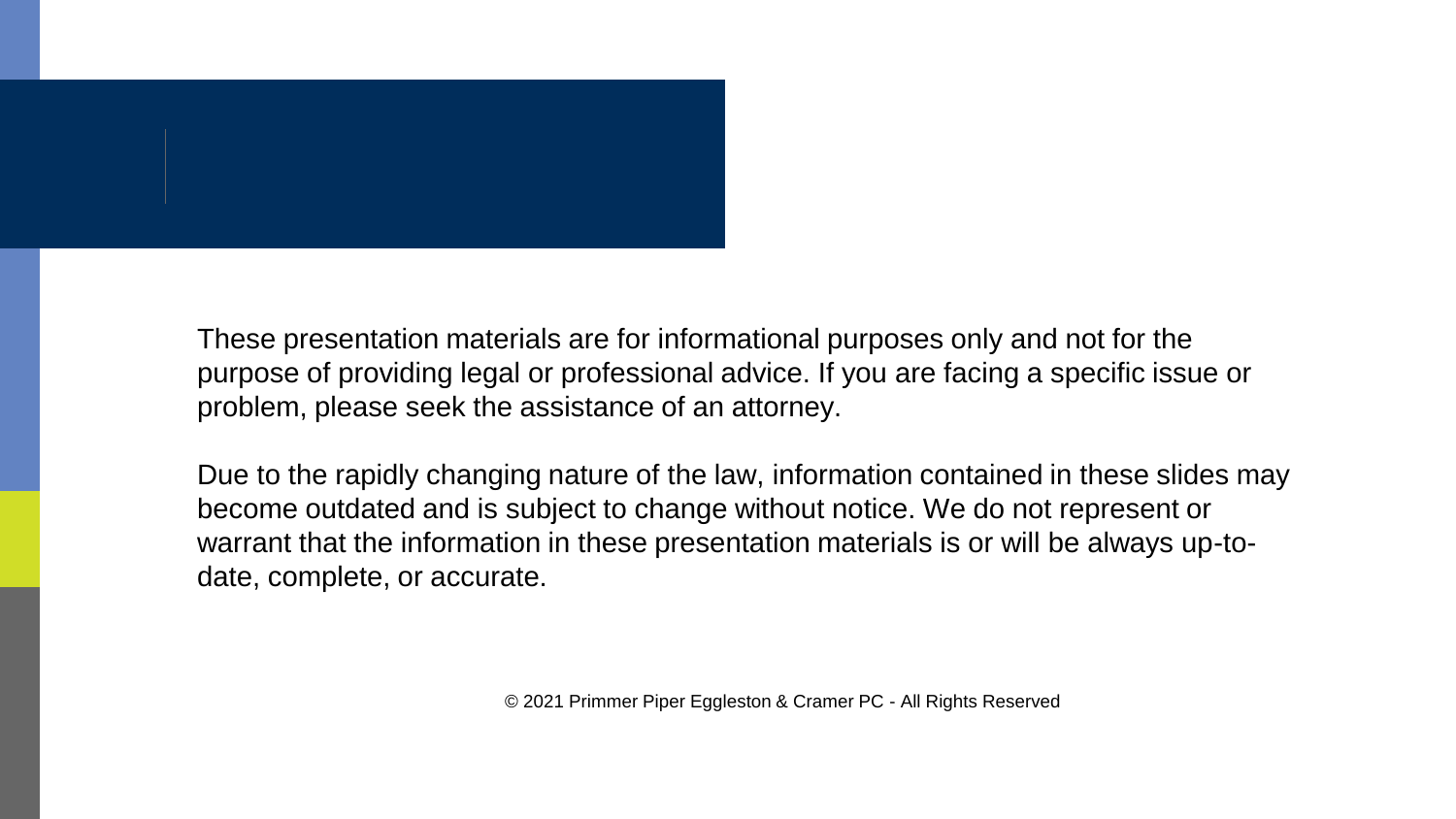**Alexandra H. Clauss, Esq. 30 Main Street, Suite 500 PO Box 1489 Burlington, VT 05401** Tel: 802 660-3324 aclauss@primmer.com

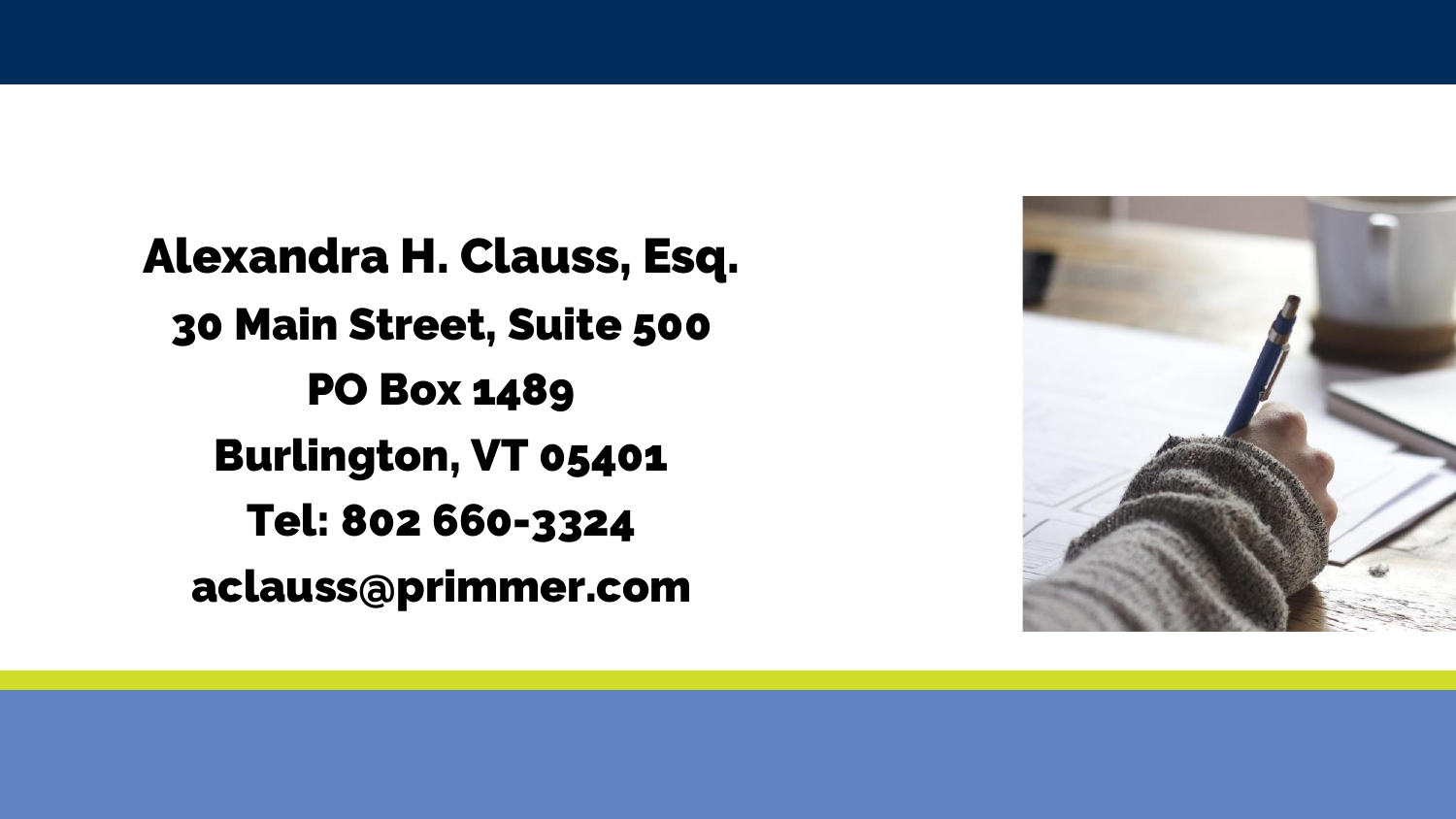

## **Legal Considerations for COVID -19 Vaccination in the Workplace**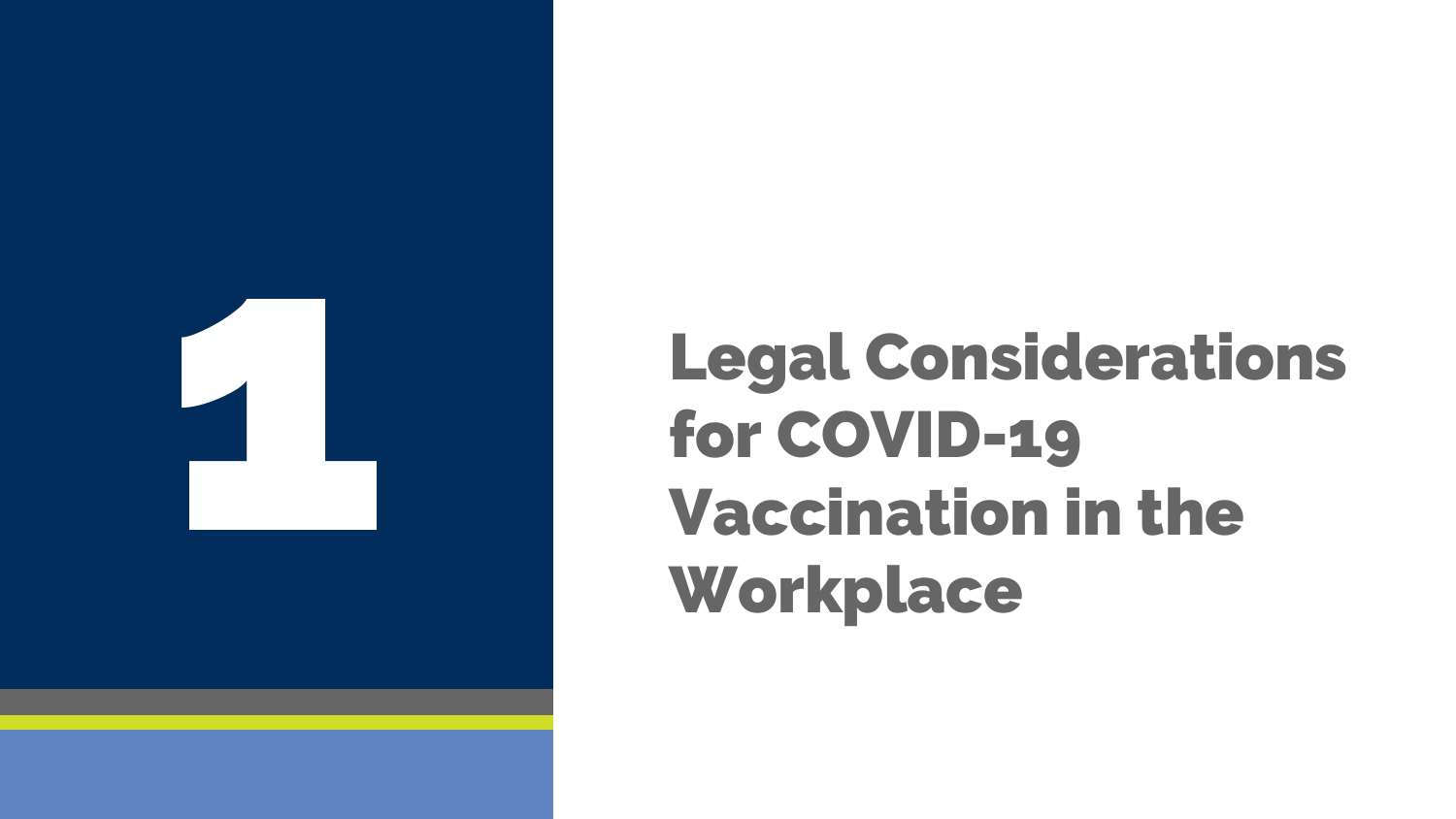

## **Are mandatory vaccination policies lawful?**

- **Yes, though this question has been litigated, a private employer may institute a mandatory vaccination policy if it is deemed necessary to protect the safety of the workplace, and the usual standards for engaging in an interactive process and reasonably accommodating employees still apply.**
	- Disabilities
	- Pregnancy/pregnancy-related conditions
	- □ Sincerely held religious beliefs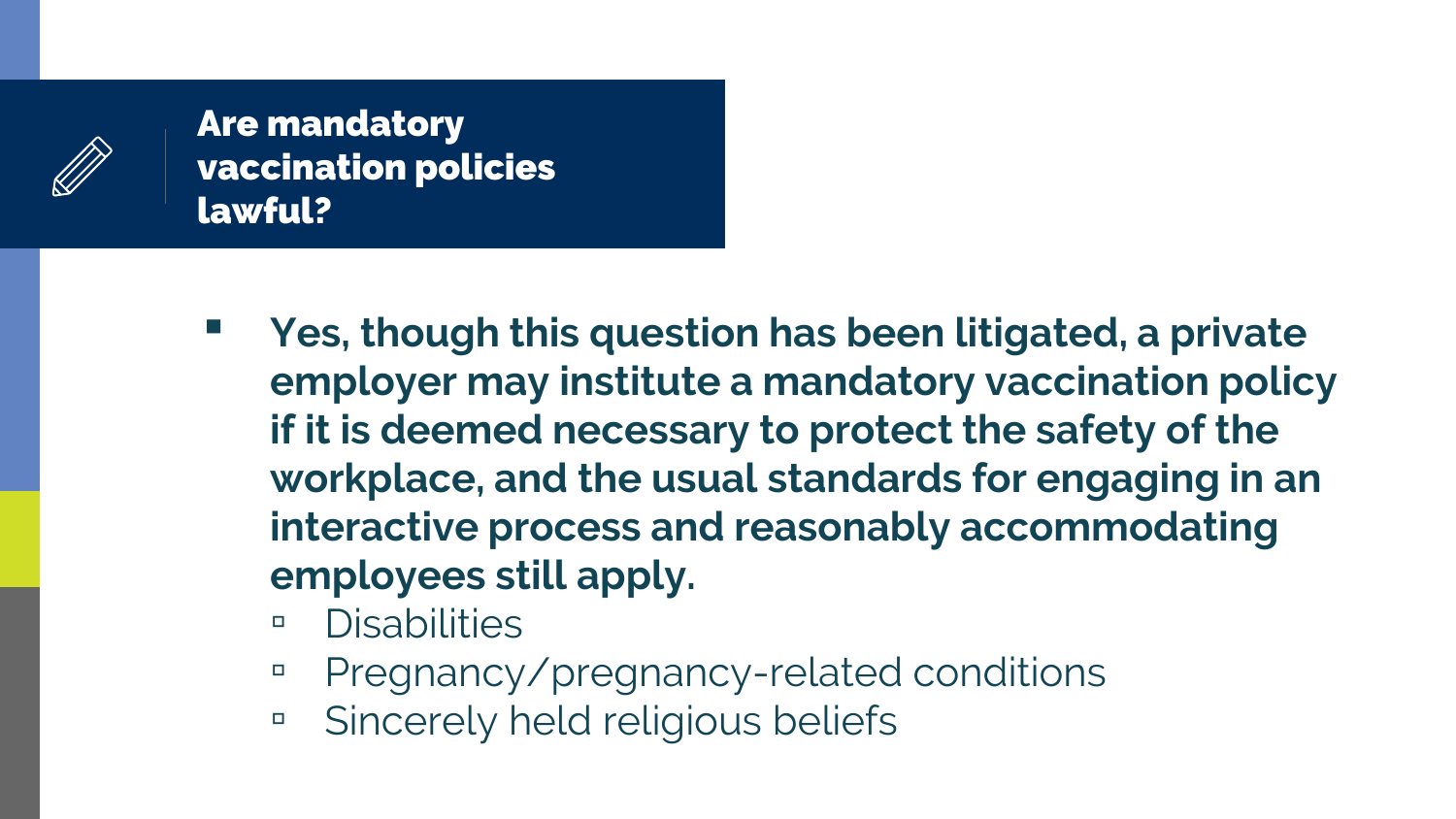**Does EUA status preclude mandatory workplace vaccination policies?**

- **Likely not. This may also be litigated.**
- Fact sheets for vaccine recipients:
	- *"It is your choice to receive or not receive the Pfizer-BioNTech COVID-19 Vaccine."*
	- *"It is your choice to receive or not receive the Moderna COVID-19 Vaccine. Should you decide not to receive it, it will not change your standard medical care."*
	- *"It is your choice to receive the Janssen COVID-19 Vaccine."*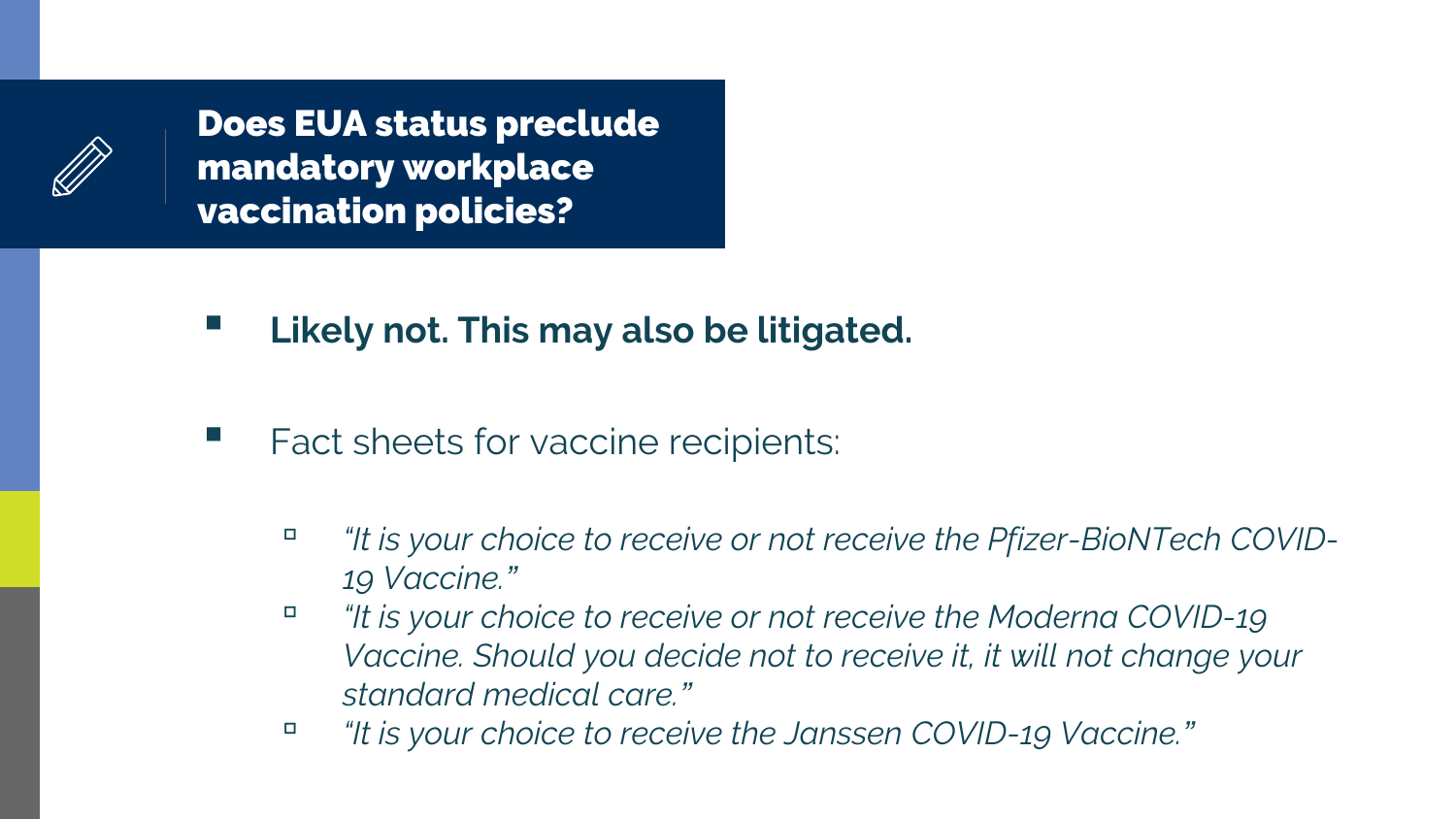

**EEOC Guidelines on COVID-19 Vaccinations**

[What You Should Know About COVID 19 and the ADA, the](https://www.eeoc.gov/wysk/what-you-should-know-about-covid-19-and-ada-rehabilitation-act-and-other-eeo-laws)  Rehabilitation Act, and Other EEO Laws (last updated 12/16/20)

In general, employers with a valid, job-related reason can mandate that employees receive a vaccine that has been authorized by the FDA, with the exceptions to reasonably accommodate employee medical conditions, disabilities, and sincerely held religious beliefs.

The CDC refers employers to EEOC guidance.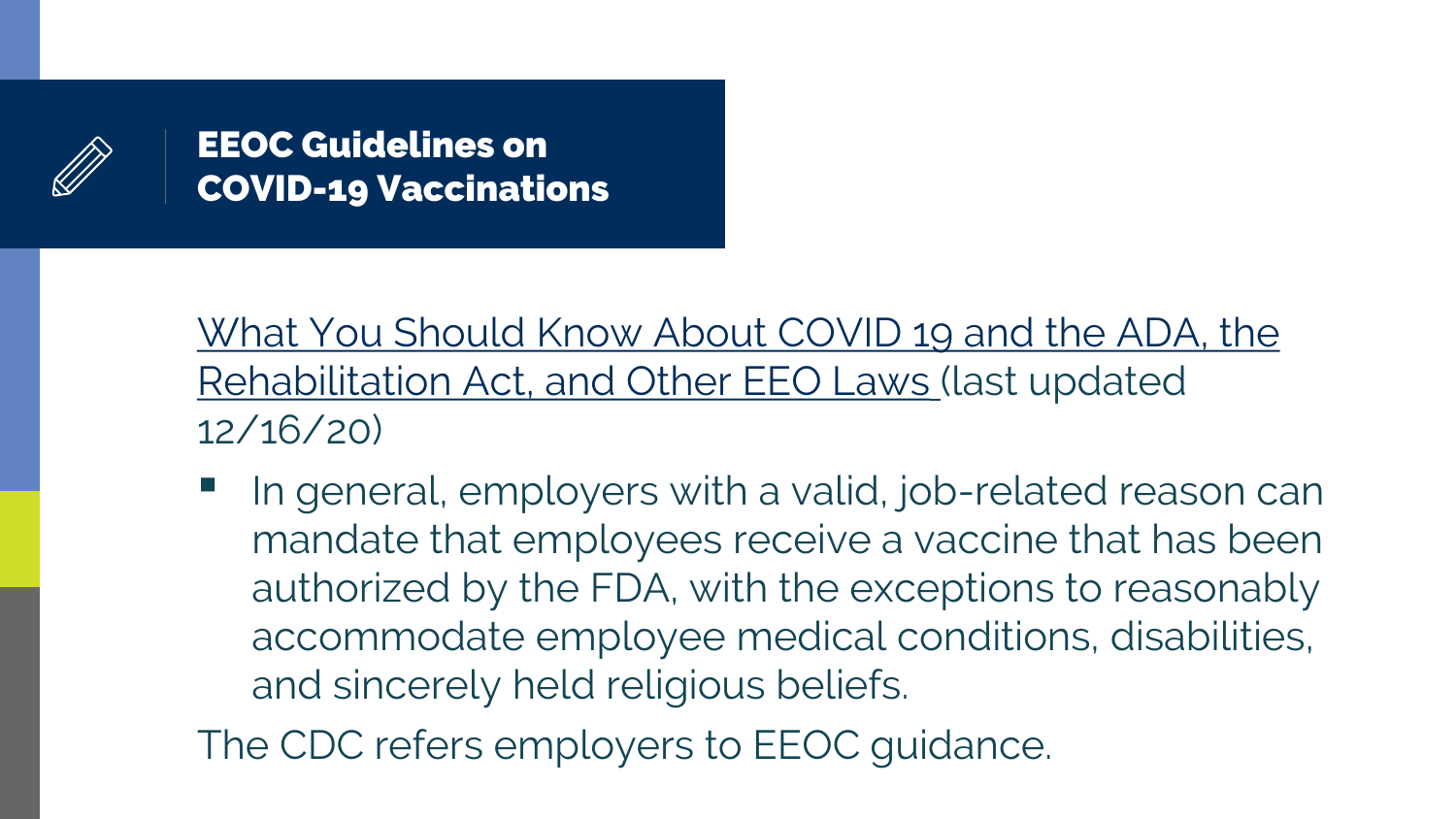

**Examples of reasonable accommodations**

- Continued remote work
- Continued masking or other types of PPE
- Temporarily assigning job duties that do not include close contact with others (e.g., non-direct client/customer duties)
- Reassigning the employee to a vacant position or department that would not require vaccination
- $\blacksquare$  Leave of absence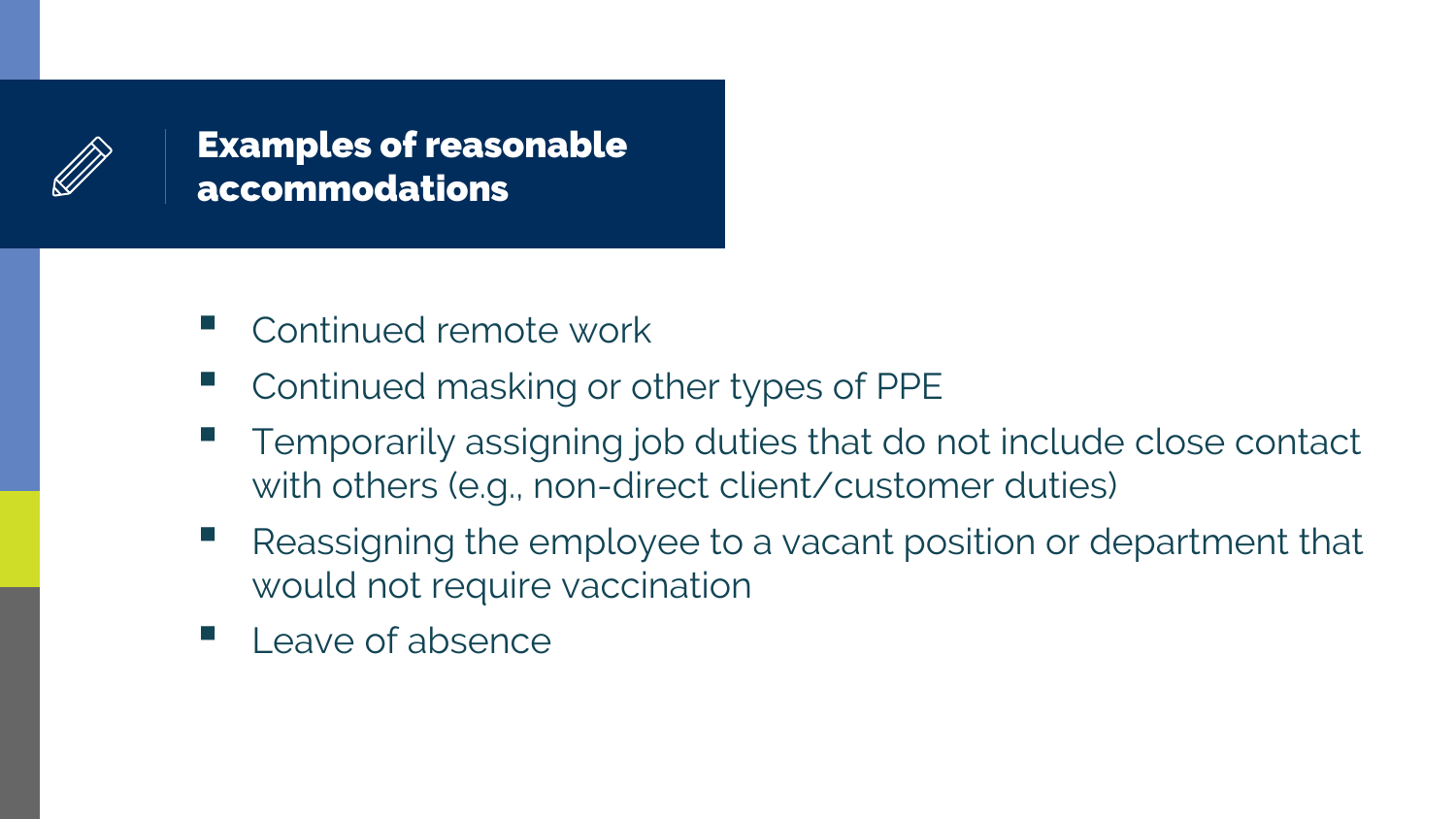

- OSHA- Protecting Workers: Guidance on Mitigating and Preventing the Spread of COVID-19 in the Workplace (guidance posted 1/29/21)
	- *Making a COVID-19 vaccine or vaccination series available at no cost to all eligible employees*. Provide information and training on the benefits and safety of vaccinations.
	- *Not distinguishing between workers who are vaccinated and those who are not:* Workers who are vaccinated must continue to follow protective measures, such as wearing a face covering and remaining physically distant, because at this time, there is not evidence that COVID-19 vaccines prevent transmission of the virus from person-toperson. The CDC explains that experts need to understand more about the protection that COVID-19 vaccines provide before deciding to change recommendations on steps everyone should take to slow the spread of the virus that causes COVID-19.